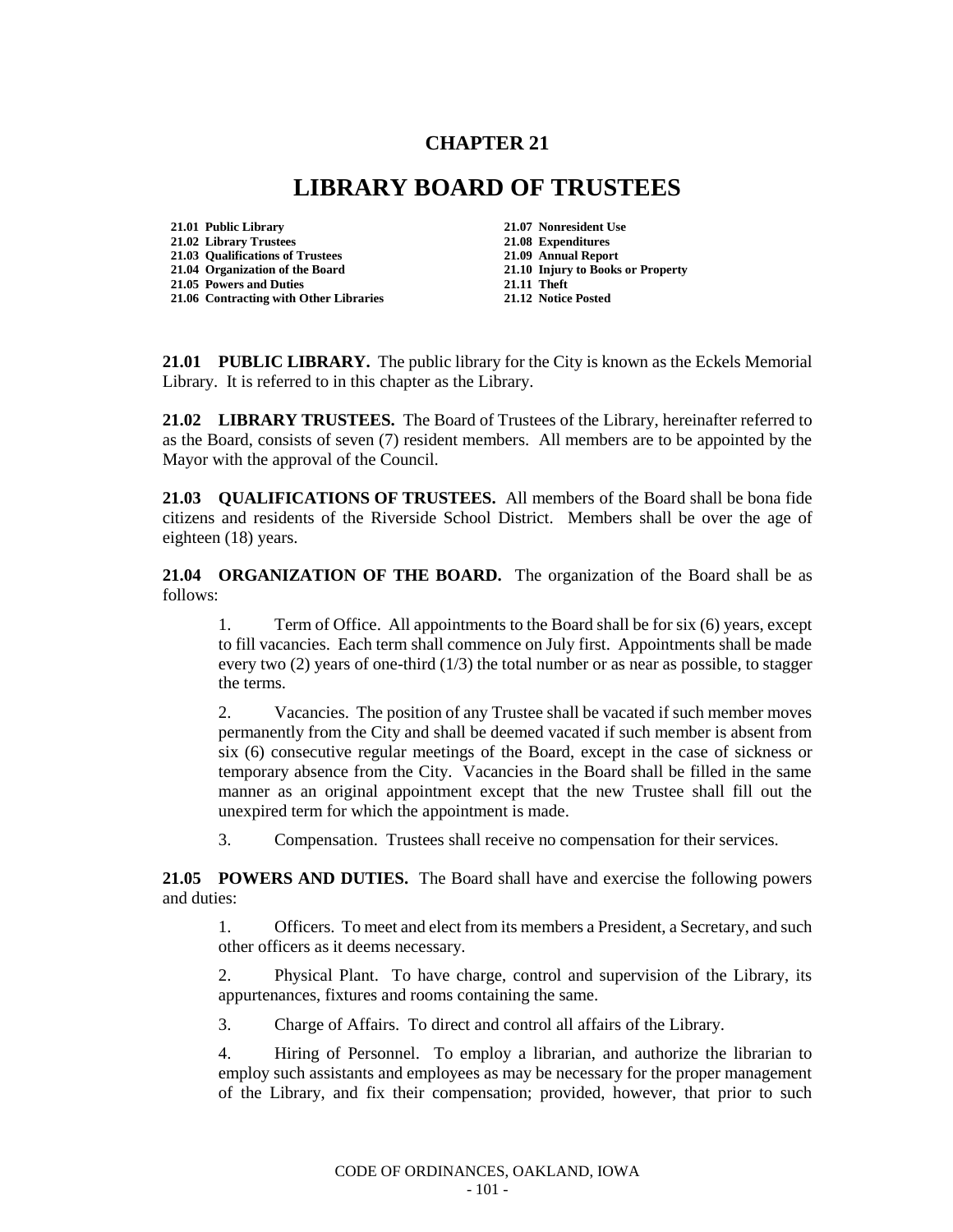employment, the compensation of the librarian, assistants and employees shall have been fixed and approved by a majority of the members of the Board voting in favor thereof.

5. Removal of Personnel. To remove the librarian, by a two-thirds vote of the Board, and provide procedures for the removal of the assistants or employees for misdemeanor, incompetence or inattention to duty, subject however, to the provisions of Chapter 35C of the *Code of Iowa*.

6. Purchases. To select, or authorize the librarian to select, and make purchases of books, pamphlets, magazines, periodicals, papers, maps, journals, other Library materials, furniture, fixtures, stationery and supplies for the Library within budgetary limits set by the Board.

7. Use by Nonresidents. To authorize the use of the Library by nonresidents and to fix charges therefor unless a contract for free service exists.

8. Rules and Regulations. To make and adopt, amend, modify or repeal rules and regulations, not inconsistent with this Code of Ordinances and the law, for the care, use, government and management of the Library and the business of the Board, fixing and enforcing penalties for violations.

9. Expenditures. To have exclusive control of the expenditure of all funds allocated for Library purposes by the Council, and of all moneys available by gift or otherwise for the erection of Library buildings, and of all other moneys belonging to the Library including fines and rentals collected under the rules of the Board.

10. Gifts. To accept gifts of real property, personal property, or mixed property, and devises and bequests, including trust funds; to take the title to said property in the name of the Library; to execute deeds and bills of sale for the conveyance of said property; and to expend the funds received by them from such gifts, for the improvement of the Library.

11. Enforce the Performance of Conditions on Gifts. To enforce the performance of conditions on gifts, donations, devises and bequests accepted by the City by action against the Council.

## *(Code of Iowa, Ch. 661)*

12. Record of Proceedings. To keep a record of its proceedings.

13. County Historical Association. To have authority to make agreements with the local County historical association where such exists, and to set apart the necessary room and to care for such articles as may come into the possession of the association. The Trustees are further authorized to purchase necessary receptacles and materials for the preservation and protection of such articles as are in their judgment of a historical and educational nature and pay for the same out of funds allocated for Library purposes.

**21.06 CONTRACTING WITH OTHER LIBRARIES.** The Board has power to contract with other libraries in accordance with the following:

1. Contracting. The Board may contract with any other boards of trustees of free public libraries, with any other city, school corporation, private or semiprivate organization, institution of higher learning, township, or County, or with the trustees of any County library district for the use of the Library by their respective residents.

*(Code of Iowa, Sec. 392.5 & Ch. 28E)*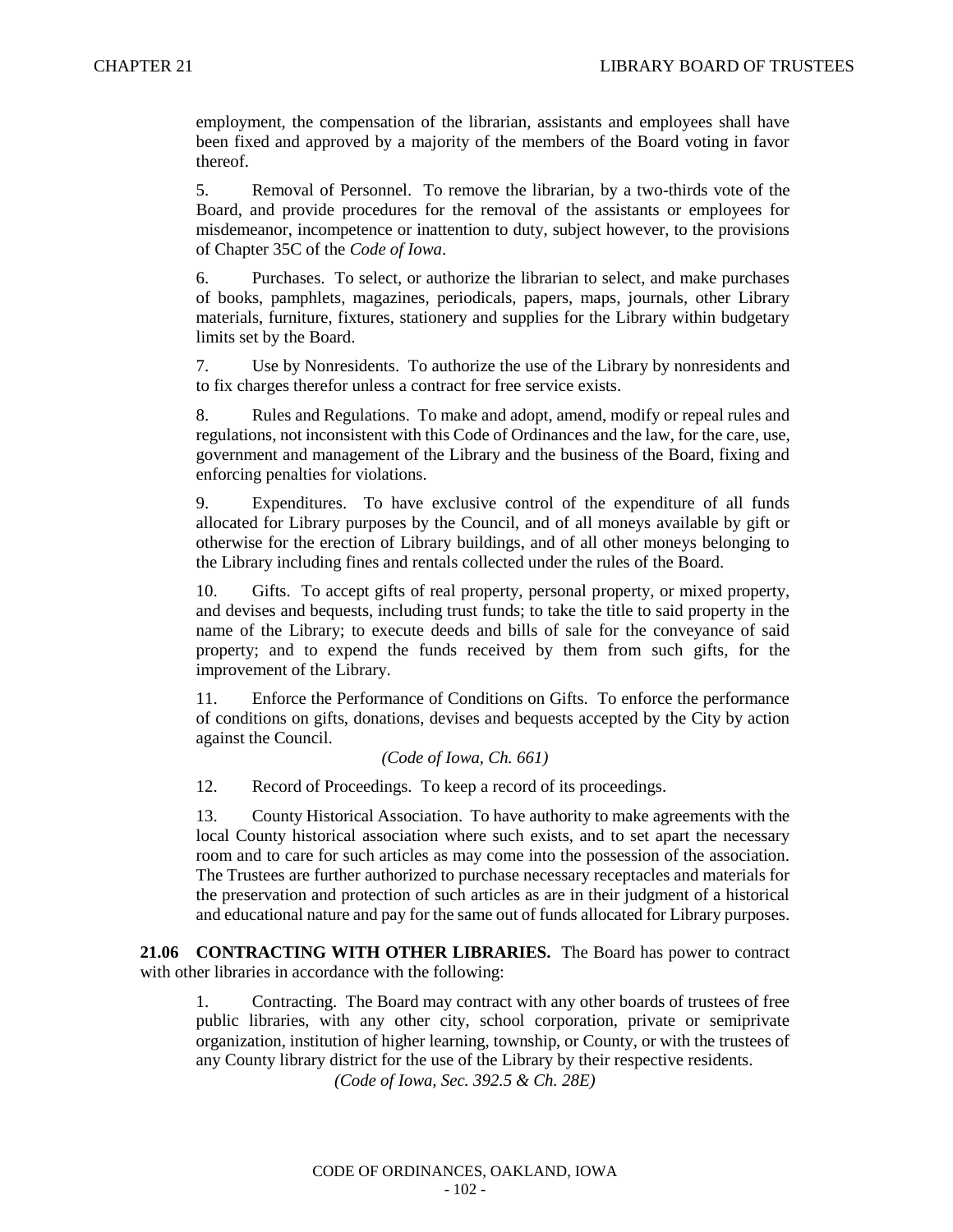2. Termination. Such a contract may be terminated at any time by mutual consent of the contracting parties. It also may be terminated by a majority vote of the electors represented by either of the contracting parties. Such a termination proposition shall be submitted to the electors by the governing body of a contracting party on a written petition of not less than five percent (5%) in number of the electors who voted for governor in the territory of the contracting party at the last general election. The petition must be presented to the governing body not less than forty (40) days before the election. The proposition may be submitted at any election provided by law that is held in the territory of the party seeking to terminate the contract.

**21.07 NONRESIDENT USE.** The Board may authorize the use of the Library by persons not residents of the City or County in any one or more of the following ways:

1. Lending. By lending the books or other materials of the Library to nonresidents on the same terms and conditions as to residents of the City, or County, or upon payment of a special nonresident Library fee.

2. Depository. By establishing depositories of Library books or other materials to be loaned to nonresidents.

3. Bookmobiles. By establishing bookmobiles or a traveling library so that books or other Library materials may be loaned to nonresidents.

4. Branch Library. By establishing branch libraries for lending books or other Library materials to nonresidents.

**21.08 EXPENDITURES.** All money appropriated by the Council for the operation and maintenance of the Library shall be set aside in an account for the Library. Expenditures shall be paid for only on orders of the Board, signed by its President and Secretary. *(Code of Iowa, Sec. 384.20 & 392.5)*

**21.09 ANNUAL REPORT.** The Board shall make a report to the Council immediately after the close of the fiscal year. This report shall contain statements as to the condition of the Library, the number of books added, the number circulated, the amount of fines collected, and the amount of money expended in the maintenance of the Library during the year, together with such further information as may be required by the Council.

**21.10 INJURY TO BOOKS OR PROPERTY.** It is unlawful for a person willfully, maliciously or wantonly to tear, deface, mutilate, injure or destroy, in whole or in part, any newspaper, periodical, book, map, pamphlet, chart, picture or other property belonging to the Library or reading room.

```
(Code of Iowa, Sec. 716.1)
```
**21.11 THEFT.** No person shall take possession or control of property of the Library with the intent to deprive the Library thereof.

*(Code of Iowa, Sec. 714.1)*

**21.12 NOTICE POSTED.** There shall be posted in clear public view within the Library notices informing the public of the following:

1. Failure To Return. Failure to return Library materials for two (2) months or more after the date the person agreed to return the Library materials, or failure to return Library equipment for one (1) month or more after the date the person agreed to return the Library equipment, is evidence of intent to deprive the owner, provided a reasonable